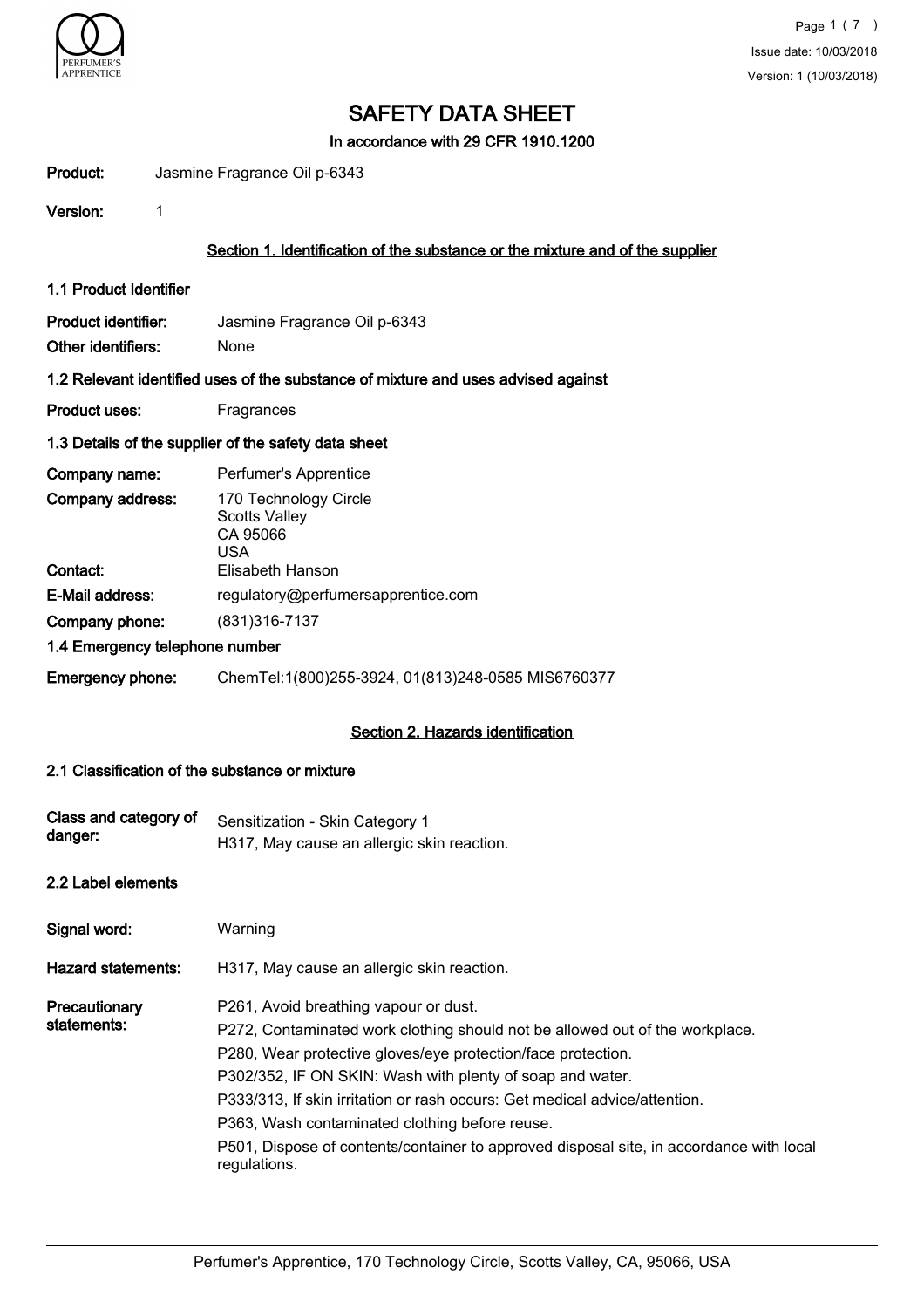

In accordance with 29 CFR 1910.1200

| Product:       | Jasmine Fragrance Oil p-6343 |
|----------------|------------------------------|
| Version:       | 1                            |
| Pictograms:    |                              |
| Other hazards: | None                         |

#### Section 3. Composition / information on ingredients

#### 3.2 Mixtures

#### Contains:

| <b>Name</b>              | <b>CAS</b> | EC.       | %           | <b>GHS Classification</b> |
|--------------------------|------------|-----------|-------------|---------------------------|
| Hexyl salicylate         | 6259-76-3  | 228-408-6 | $0.1 - 1\%$ | SCI 2-SS 1:H315-H317      |
| Geranyl acetate          | 105-87-3   | 203-341-5 | $0.1 - 1\%$ | SCI 2-SS 1B; H315-H317    |
| 2-Methoxy-4-propylphenol | 2785-87-7  | 220-499-0 | $0.1 - 1\%$ | EDI 2A-SS 1B; H317-H319   |

The exact percentage concentrations of components are being withheld as a trade secret.

#### Substances with Community workplace exposure limits, not listed above:

Not Applicable

# Section 4. First-aid measures

#### 4.1 Description of first aid measures

IF ON SKIN: Wash with plenty of soap and water.

#### 4.2 Most important symptoms and effects, both acute and delayed

May cause an allergic skin reaction.

#### 4.3 Indication of any immediate medical attention and special treatment needed

None expected, see Section 4.1 for further information.

#### SECTION 5: Firefighting measures

#### 5.1 Extinguishing media

Suitable media: Carbon dioxide, Dry chemical, Foam.

### 5.2 Special hazards arising from the substance or mixture

In case of fire, may be liberated: Carbon monoxide, Unidentified organic compounds.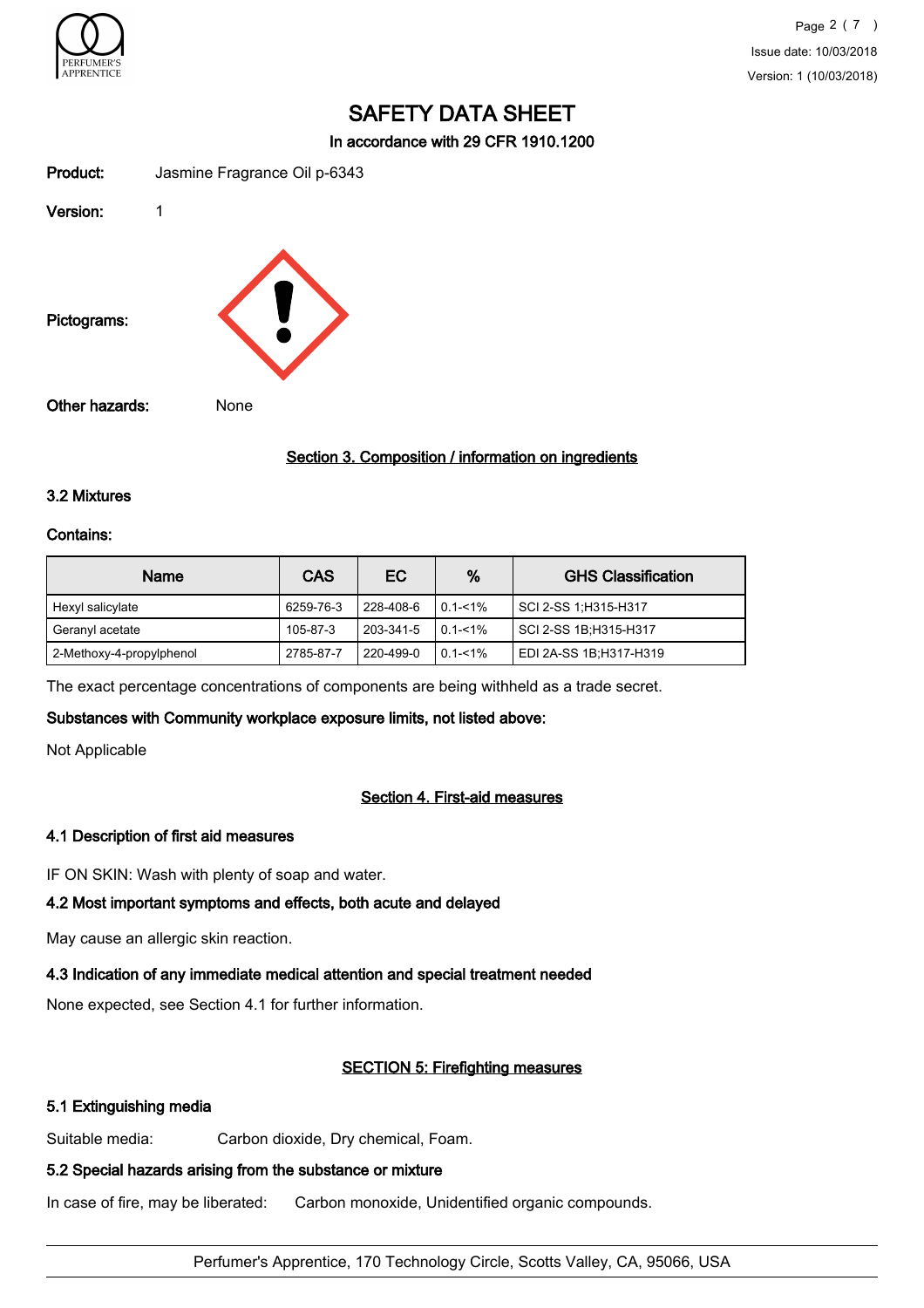

### In accordance with 29 CFR 1910.1200

Product: Jasmine Fragrance Oil p-6343

Version: 1

5.3 Advice for fire fighters:

In case of insufficient ventilation, wear suitable respiratory equipment.

## Section 6. Accidental release measures

## 6.1 Personal precautions, protective equipment and emergency procedures:

Avoid inhalation. Avoid contact with skin and eyes. See protective measures under Section 7 and 8.

#### 6.2 Environmental precautions:

Keep away from drains, surface and ground water, and soil.

## 6.3 Methods and material for containment and cleaning up:

Remove ignition sources. Provide adequate ventilation. Avoid excessive inhalation of vapours. Contain spillage immediately by use of sand or inert powder. Dispose of according to local regulations.

#### 6.4 Reference to other sections:

Also refer to sections 8 and 13.

# Section 7. Handling and storage

#### 7.1 Precautions for safe handling:

Keep away from heat, sparks, open flames and hot surfaces. - No smoking. Use personal protective equipment as required. Use in accordance with good manufacturing and industrial hygiene practices. Use in areas with adequate ventilation Do not eat, drink or smoke when using this product.

#### 7.2 Conditions for safe storage, including any incompatibilities:

Store in a well-ventilated place. Keep container tightly closed. Keep cool. Ground/bond container and receiving equipment. Use explosion-proof electrical, ventilating and lighting equipment. Use only non-sparking tools. Take precautionary measures against static discharge.

# 7.3 Specific end use(s):

Fragrances: Use in accordance with good manufacturing and industrial hygiene practices.

# Section 8. Exposure controls/personal protection

8.1 Control parameters

Workplace exposure limits: Not Applicable

#### 8.2 Exposure Controls

#### Eye / Skin Protection

Wear protective gloves/eye protection/face protection

#### Respiratory Protection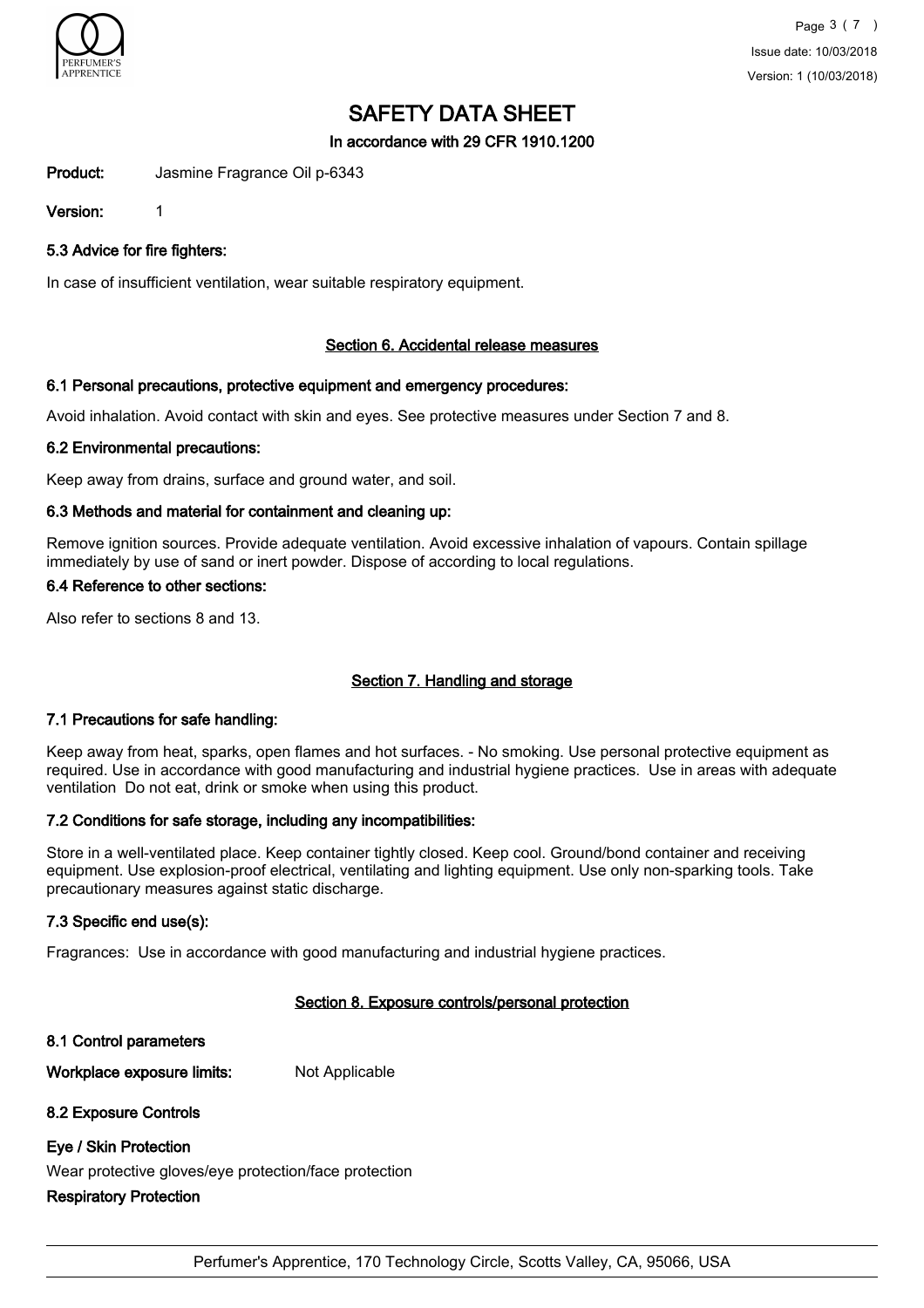

In accordance with 29 CFR 1910.1200

Product: Jasmine Fragrance Oil p-6343

### Version: 1

Under normal conditions of use and where adequate ventilation is available to prevent build up of excessive vapour, this material should not require special engineering controls. However, in conditions of high or prolonged use, or high temperature or other conditions which increase exposure, the following engineering controls can be used to minimise exposure to personnel: a) Increase ventilation of the area with local exhaust ventilation. b) Personnel can use an approved, appropriately fitted respirator with organic vapour cartridge or canisters and particulate filters. c) Use closed systems for transferring and processing this material.

Also refer to Sections 2 and 7.

## Section 9. Physical and chemical properties

# 9.1 Information on basic physical and chemical properties

| Appearance:                    | Not determined |
|--------------------------------|----------------|
| Odour:                         | Not determined |
| pH:                            | Not determined |
| Initial boiling point / range: | Not determined |
| Flash point:                   | >93.5 °C       |
| Vapour pressure:               | Not determined |
| <b>Relative density:</b>       | Not determined |
| Solubility(ies):               | Not determined |
| 9.2 Other information:         | None available |

# Section 10. Stability and reactivity

#### 10.1 Reactivity:

Presents no significant reactivity hazard, by itself or in contact with water.

#### 10.2 Chemical stability:

Good stability under normal storage conditions.

#### 10.3 Possibility of hazardous reactions:

Not expected under normal conditions of use.

#### 10.4 Conditions to avoid:

Avoid extreme heat.

#### 10.5 Incompatible materials:

Avoid contact with strong acids, alkalis or oxidising agents.

#### 10.6 Hazardous decomposition products:

Not expected.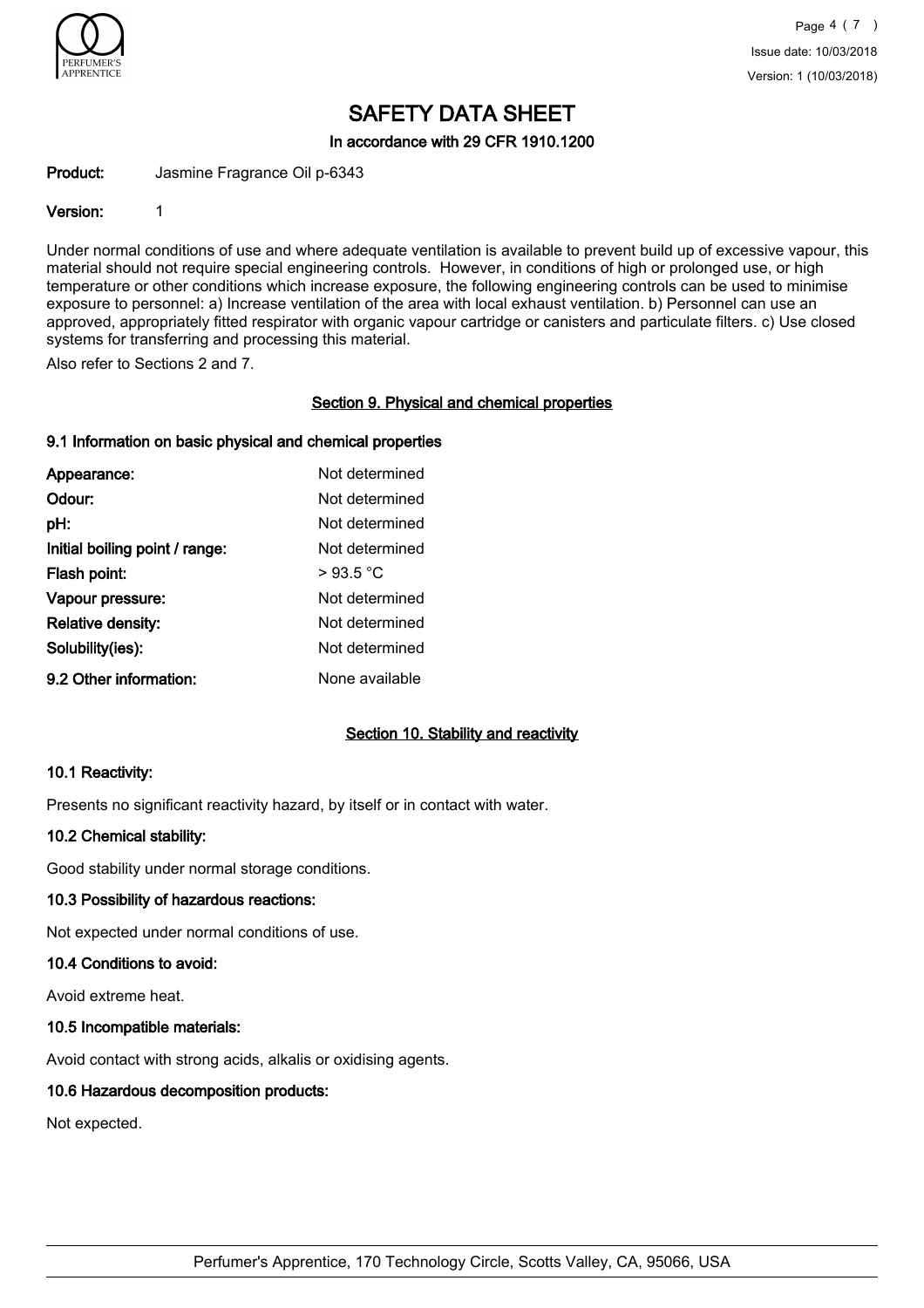

In accordance with 29 CFR 1910.1200

Product: Jasmine Fragrance Oil p-6343

Version: 1

# Section 11. Toxicological information

### 11.1 Information on toxicological effects

This mixture has not been tested as a whole for health effects. The health effects have been calculated using the methods outlined in 29 CFR 1910.1200.

May cause an allergic skin reaction.

Assumed Toxicity Value (LD50 or ATE) for Acute Oral Toxicity:  $>5000$ Assumed Toxicity Value (LD50 or ATE) for Acute Dermal Toxicity: Not Applicable Assumed Toxicity Value (LC50 or ATE) for Acute Inhalation Toxicity: Not Available **Inhalation Route:** Not Available in the United States of Available in the United States of Available in the United States of Available in the United States of Available in the United States of Available in the United Stat

Information about hazardous ingredients in the mixture

Not Applicable

Refer to Sections 2 and 3 for additional information.

# Section 12. Ecological information

### 12.1 Toxicity:

Harmful to aquatic life with long lasting effects.

| 12.2 Persistence and degradability: | Not available |
|-------------------------------------|---------------|
| 12.3 Bioaccumulative potential:     | Not available |

12.4 Mobility in soil: Not available

#### 12.5 Results of PBT and vPvB assessment:

This substance does not meet the PBT/vPvB criteria of REACH, annex XIII.

12.6 Other adverse effects: Not available

# Section 13. Disposal considerations

#### 13.1 Waste treatment methods:

Dispose of in accordance with local regulations. Avoid disposing into drainage systems and into the environment. Empty containers should be taken to an approved waste handling site for recycling or disposal.

## Section 14. Transport information

| 14.1 UN number:                  | Not classified |
|----------------------------------|----------------|
| 14.2 UN Proper Shipping Name:    | Not classified |
| 14.3 Transport hazard class(es): | Not classified |
| Sub Risk:                        | Not classified |
| 14.4. Packing Group:             | Not classified |
|                                  |                |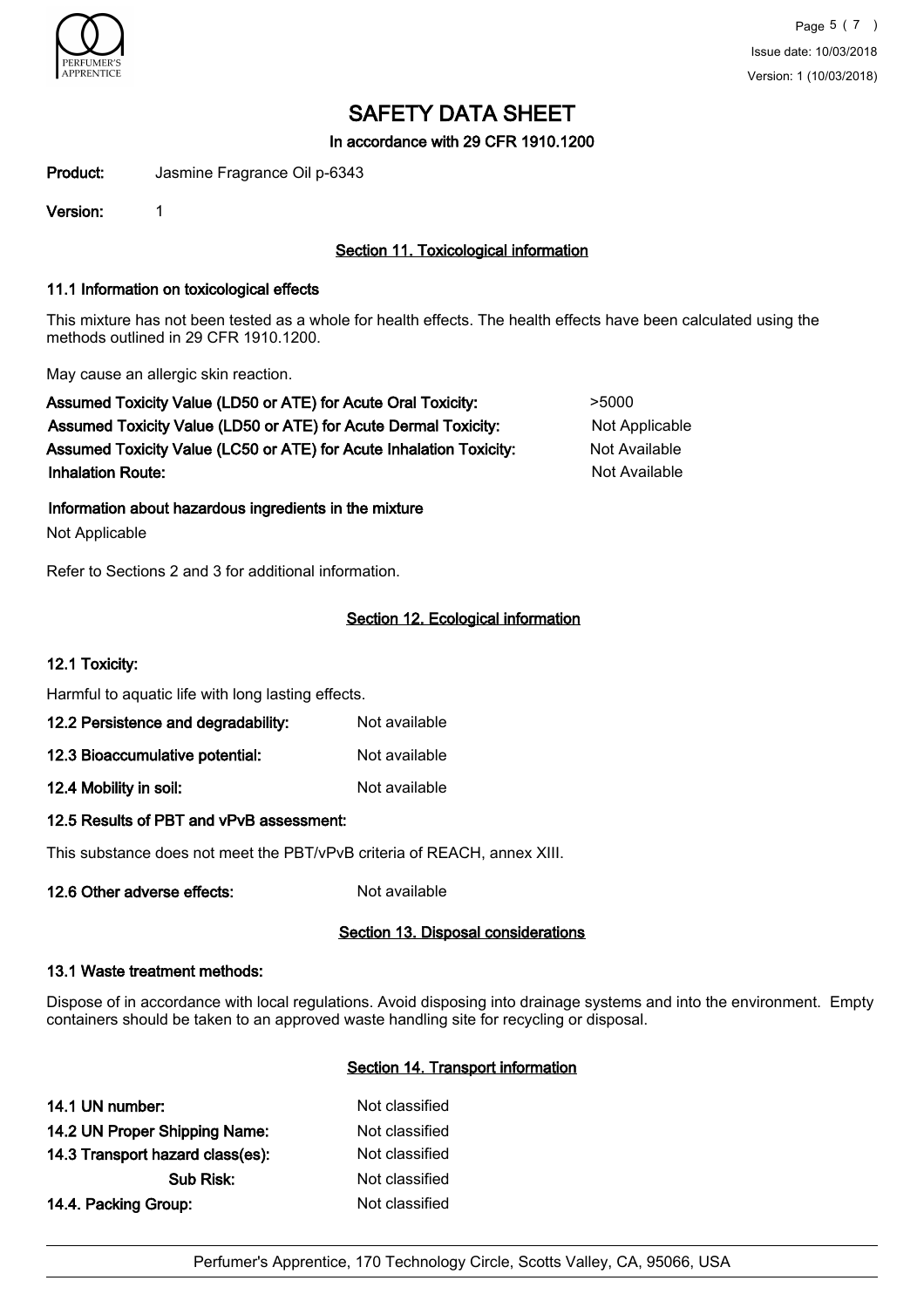

## In accordance with 29 CFR 1910.1200

Product: Jasmine Fragrance Oil p-6343

Version: 1

14.5 Environmental hazards: Not environmentally hazardous for transport

14.6 Special precautions for user: None additional

14.7 Transport in bulk according to Annex II of MARPOL73/78 and the IBC Code:

Not classified

# Section 15. Regulatory information

## 15.1 Safety, health and environmental regulations/legislation specific for the substance or mixture

None additional

## 15.2 Chemical Safety Assessment

A Chemical Safety Assessment has not been carried out for this product.

| Section 16. Other information |
|-------------------------------|
| $SS = 120.00\%$               |
| SS 1=5.00                     |
|                               |

Key to revisions:

Not applicable

#### Key to abbreviations:

| Abbreviation      | Meaning                                                                                                                             |
|-------------------|-------------------------------------------------------------------------------------------------------------------------------------|
| EDI <sub>2A</sub> | Eye Damage / Irritation Category 2A                                                                                                 |
| H315              | Causes skin irritation.                                                                                                             |
| H317              | May cause an allergic skin reaction.                                                                                                |
| H319              | Causes serious eye irritation.                                                                                                      |
| P261              | Avoid breathing vapour or dust.                                                                                                     |
| P264              | Wash hands and other contacted skin thoroughly after handling.                                                                      |
| P272              | Contaminated work clothing should not be allowed out of the workplace.                                                              |
| P280              | Wear protective gloves/eye protection/face protection.                                                                              |
| P302/352          | IF ON SKIN: Wash with plenty of soap and water.                                                                                     |
| P305/351/338      | IF IN EYES: Rinse cautiously with water for several minutes. Remove contact lenses, if present and easy<br>to do. Continue rinsing. |
| P333/313          | If skin irritation or rash occurs: Get medical advice/attention.                                                                    |
| P337/313          | If eye irritation persists: Get medical advice/attention.                                                                           |
| P362              | Take off contaminated clothing and wash before reuse.                                                                               |
| P363              | Wash contaminated clothing before reuse.                                                                                            |
| P501              | Dispose of contents/container to approved disposal site, in accordance with local regulations.                                      |
| SCI <sub>2</sub>  | Skin Corrosion / Irritation Category 2                                                                                              |
| <b>SS1</b>        | Sensitization - Skin Category 1                                                                                                     |
| SS <sub>1B</sub>  | Sensitization - Skin Category 1B                                                                                                    |

The information in this safety data sheet is to the best of our knowledge true and accurate but all data, instructions,